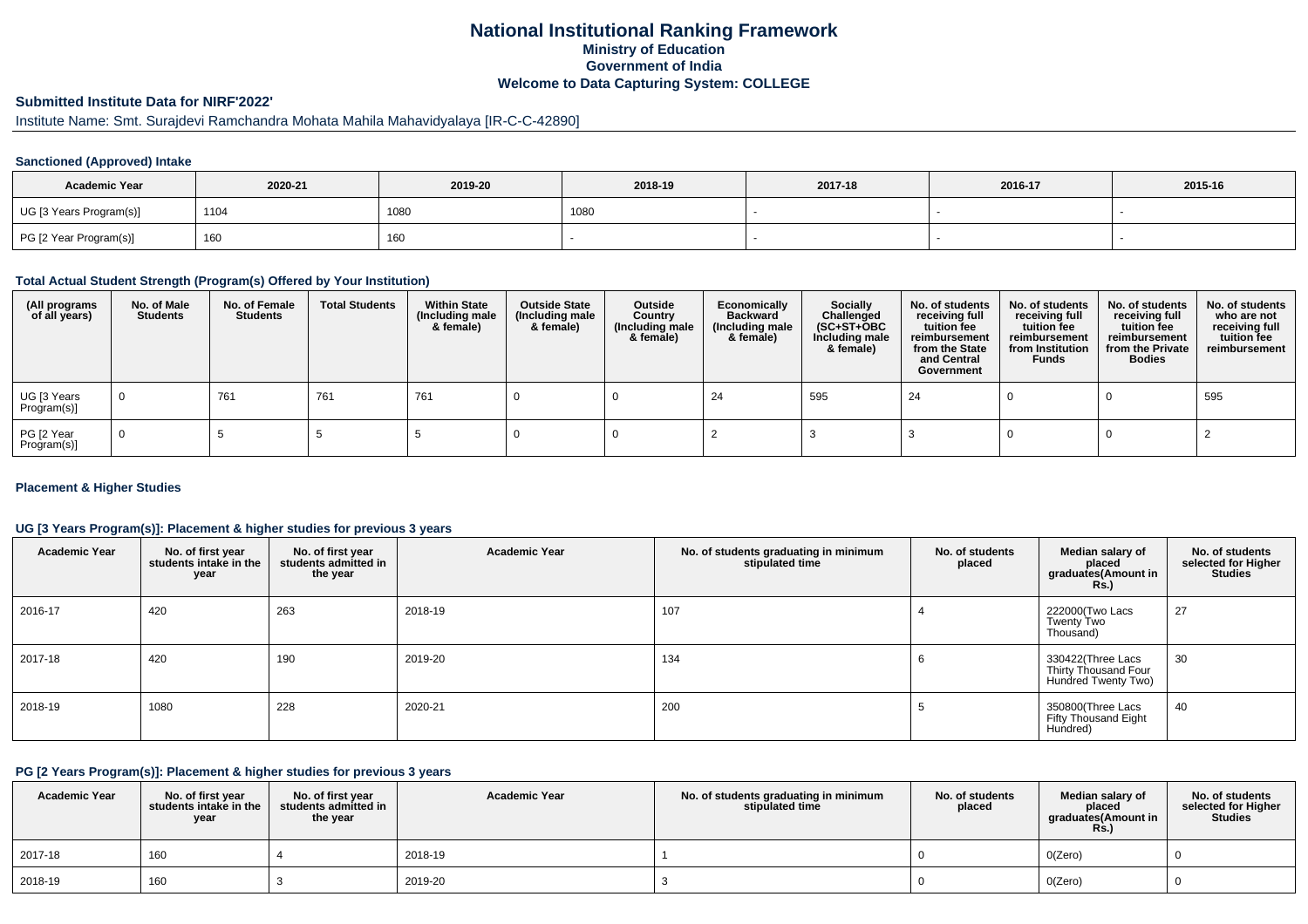| 2019-20<br>2020-21<br>16 <sub>L</sub><br>,,,,,,,,,,,,<br>எப்ல |  |
|---------------------------------------------------------------|--|
|---------------------------------------------------------------|--|

## **Financial Resources: Utilised Amount for the Capital expenditure for previous 3 years**

| <b>Academic Year</b>                                                                                 | 2020-21                            | 2019-20                                                            | 2018-19                                                              |  |  |  |  |  |  |
|------------------------------------------------------------------------------------------------------|------------------------------------|--------------------------------------------------------------------|----------------------------------------------------------------------|--|--|--|--|--|--|
|                                                                                                      | <b>Utilised Amount</b>             | <b>Utilised Amount</b>                                             | <b>Utilised Amount</b>                                               |  |  |  |  |  |  |
| Annual Capital Expenditure on Academic Activities and Resources (excluding expenditure on buildings) |                                    |                                                                    |                                                                      |  |  |  |  |  |  |
| Library                                                                                              | 8523 (Eight Thousand Twenty Three) | 126215 (One Lac Twenty Six Thousand Two Hundred Fifteen)           | 37890 (Thirty Seven Thousand Eight Hundred Ninety)                   |  |  |  |  |  |  |
| New Equipment for Laboratories                                                                       | 0 (Zero)                           | 161000 (One Lac Sixty One Thousand)                                | 148051 (One Lac Forty Eight Thousand Fifty One)                      |  |  |  |  |  |  |
| Other expenditure on creation of Capital Assets (excluding<br>expenditure on Land and Building)      | 3000 (Three Thousand)              | 599999 (Five Lac Ninety Nine Thousand Nine Hundred Ninety<br>Nine) | 843579 (Eight Lac Forty Three Thousand Five Hundred<br>Seventy Nine) |  |  |  |  |  |  |

## **Financial Resources: Utilised Amount for the Operational expenditure for previous 3 years**

| <b>Academic Year</b>                                                                                                                                                                            | 2020-21                                                                   | 2019-20                                                                   | 2018-19                                                                          |  |  |  |  |  |  |
|-------------------------------------------------------------------------------------------------------------------------------------------------------------------------------------------------|---------------------------------------------------------------------------|---------------------------------------------------------------------------|----------------------------------------------------------------------------------|--|--|--|--|--|--|
|                                                                                                                                                                                                 | <b>Utilised Amount</b>                                                    | <b>Utilised Amount</b>                                                    | <b>Utilised Amount</b>                                                           |  |  |  |  |  |  |
| <b>Annual Operational Expenditure</b>                                                                                                                                                           |                                                                           |                                                                           |                                                                                  |  |  |  |  |  |  |
| Salaries (Teaching and Non Teaching staff)                                                                                                                                                      | 33029390 (Three Crore Forty Eight Lac Thirty Six Thousand<br>One Hundred) | 34836100 (Three Crore Forty Eight Lac Thirty Six Thousand<br>One Hundred) | 27950448 (Two Crore Seventy Nine Lac Fifty Thousand Four<br>Hundred Forty Eight) |  |  |  |  |  |  |
| Maintenance of Academic Infrastructure or consumables and<br>other running expenditures (excluding maintenance of hostels<br>and allied services, rent of the building, depreciation cost, etc) | 593787 (Five lac ninety three Thousand seven hundred Eighty<br>seven)     | 530737 (Fifty Three Thousand Seven Hundred Thirty Seven)                  | 71585 (Seventy One Thousand Five Hundred Eighty Five)                            |  |  |  |  |  |  |
| Seminars/Conferences/Workshops                                                                                                                                                                  | $0$ (Zero)                                                                | 38820 (Thirty Eight Thousand Eight Hundred Twenty)                        | 9441 (Nine Thousand Four Hundred Forty One)                                      |  |  |  |  |  |  |

### **PCS Facilities: Facilities of physically challenged students**

| 1. Do your institution buildings have Lifts/Ramps?                                                                                                         | Yes, more than 80% of the buildings |
|------------------------------------------------------------------------------------------------------------------------------------------------------------|-------------------------------------|
| 2. Do your institution have provision for walking aids, including wheelchairs and transportation from one building to another for<br>handicapped students? | Yes                                 |
| 3. Do your institution buildings have specially designed toilets for handicapped students?                                                                 | Yes, more than 80% of the buildings |

### **Faculty Details**

| Srno | Name                                     | Age | Designation                | Gender | Qualification   | <b>Experience (In</b><br><b>Months</b> ) | <b>Currently working</b><br>with institution? | <b>Joining Date</b> | <b>Leaving Date</b>      | <b>Association type</b> |
|------|------------------------------------------|-----|----------------------------|--------|-----------------|------------------------------------------|-----------------------------------------------|---------------------|--------------------------|-------------------------|
|      | Mrs Hema<br>Shivnarayan<br>Jawanjal      | 54  | Associate Professor        | Female | M.A             | 371                                      | Yes                                           | 24-09-1990          | $\sim$                   | Regular                 |
|      | Mr Chandrashekhar<br>Hirachandji Mendole | 36  | <b>Assistant Professor</b> | Male   | NE <sub>1</sub> | 144                                      | Yes                                           | 20-07-2009          | $\overline{\phantom{a}}$ | Regular                 |
|      | Dr Abhay Arvind<br>Gadre                 | 57  | Associate Professor        | Male   | Ph.D            | 324                                      | Yes                                           | 22-09-1994          | $\overline{\phantom{a}}$ | Regular                 |
|      | Dr Mrs Medha Vinay<br>Deshpande          | 56  | Associate Professor        | Female | Ph.D            | 372                                      | Yes                                           | 17-08-1990          | $\sim$                   | Regular                 |
|      | Miss Chhaya<br>Gulabrao Jadhao           | 40  | <b>Assistant Professor</b> | Female | NE <sub>1</sub> | 144                                      | Yes                                           | 14-07-2009          | $\sim$                   | Regular                 |